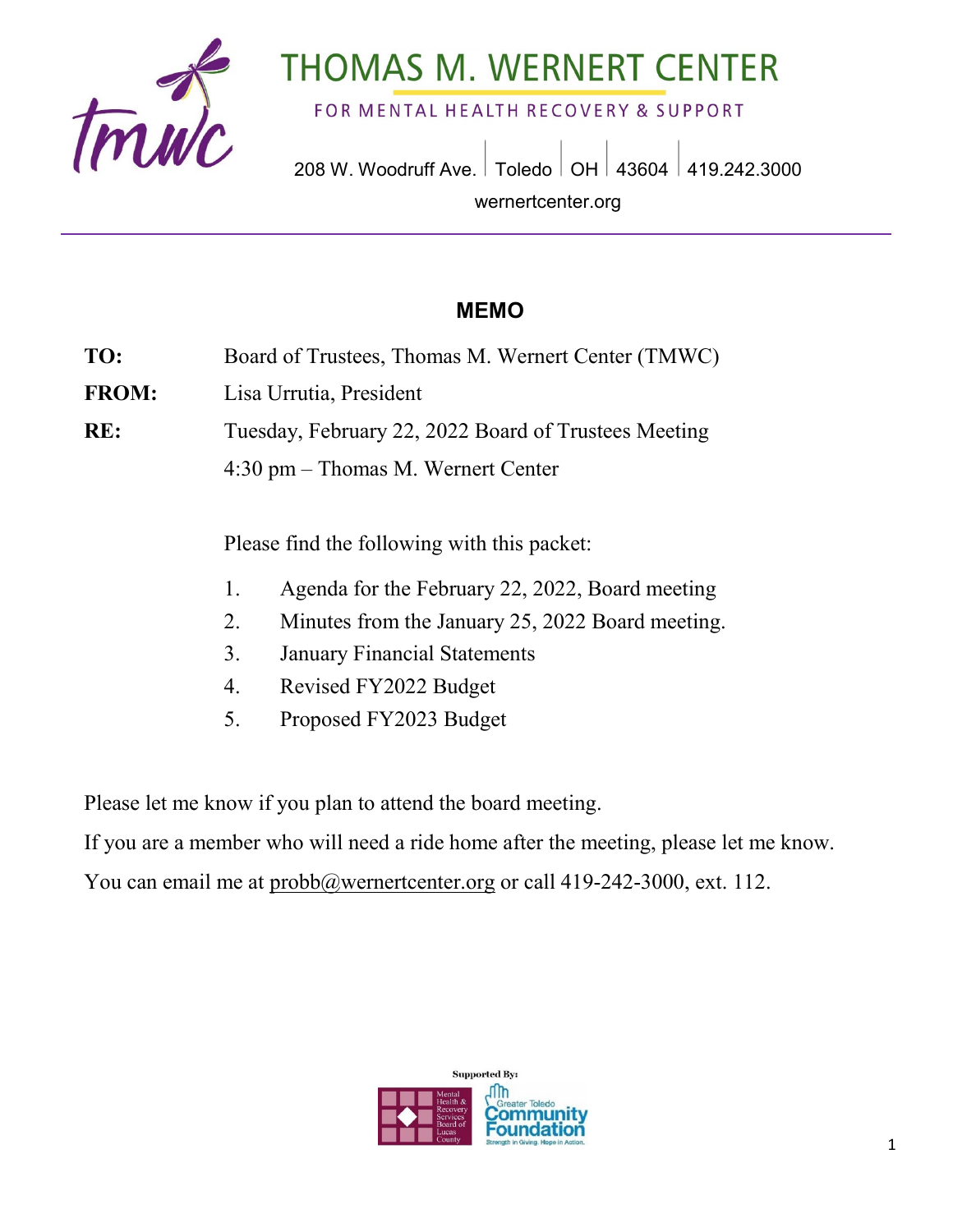## **Thomas M. Wernert Center – Board Meeting Agenda Tuesday, February 22, 2022 4:30 pm – Thomas M. Wernert Center Clubroom**

**Call to Order** – Lisa Urrutia

**Roll Call** – Evamae LaVoy

**Recognition of Visitors –** Lisa Urrutia

#### **Thomas M. Wernert Center Mission Statement**

"To improve the quality of life for persons living with a mental illness by offering hope and peer-driven programs which address recovery through education, advocacy and peer support."

#### **Approval of January 25, 2022, Board Meeting Minutes**

*1. Motion to approve the November 23, 2021 board meeting minutes as presented in the January 25, 2022 board meeting packet.*

#### **Committee Reports**

#### **Finance Committee** – George Monger

- Treasurer's Report January 2022 Financial Statements.
	- *1. Motion for the Thomas M. Wernert Center Board of Trustees to approve the January 2022 Financial Statements as presented in the January 25, 2022 board meeting packet.*
- Revised FY2022 Budget Tonalee Tucker, Finance & Operations Director

*2. Motion for the Thomas M. Wernert Center Board of Trustees to approve the Revised FY2022 Budget as presented in the January 25, 2022 board meeting packet.*

- Presentation of proposed TMWC FY2023 Budget (July 1, 2022 June 30, 2023) Tonalee Tucker, Finance & Operations Director
	- *3. Motion for the Thomas M. Wernert Center Board of Trustees to approve the Revised FY2022 Budget as presented in the January 25, 2022 board meeting packet.*

#### **Governance – Lisa Urrutia**

**Unfinished Business** – Lisa Urrutia